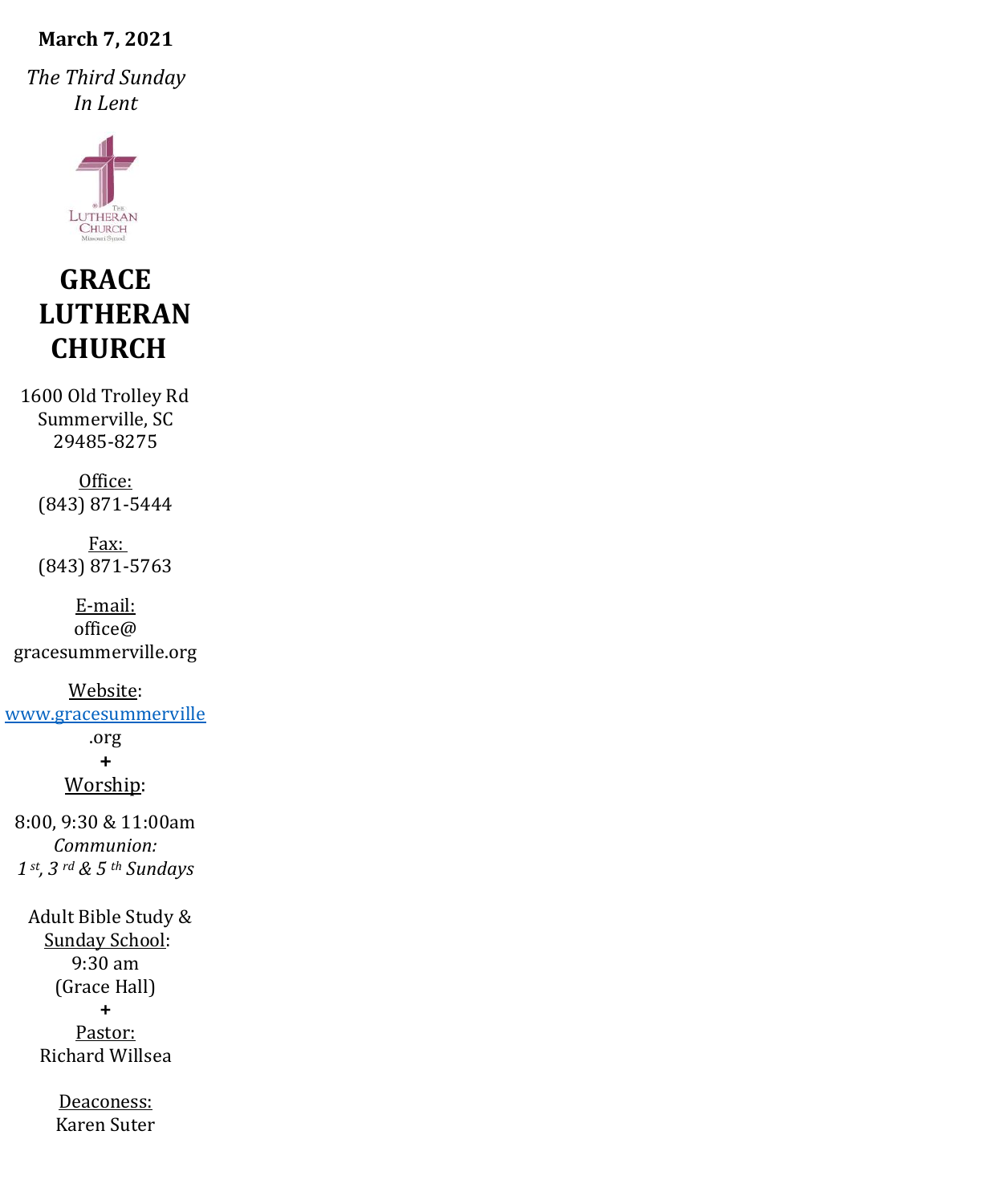## **THE THIRD SUNDAY IN LENT**

March 7, 2021

# **T** PREPARATION T

**PRELUDE CONSERVING A RELUDE CONSERVING A RELUDE arr. K. Norris**  "Greet the Rising Sun" setting: K. Langlois *(Fri. only) Trumpet, Susan Messersmith*

**WELCOME**

#### *Stand*

# **INVOCATION**

**P** In the name of the Father and of the  $+$  Son and of the Holy Spirit.

C **Amen.**

**PSALM** *Psalm 19:1–6*

- $\mathbf{P}$  The heavens declare the glory of God,
- C **and the sky above proclaims His handiwork.**
- $\bf{P}$  Day to day pours out speech,
- C **and night to night reveals knowledge.**
- $\mathbf{P}$  There is no speech, nor are there words, whose voice is not heard.
- C **Their measuring line goes out through all the earth, and their words to the end of the world.**
- $\bf{P}$  In them He has set a tent for the sun,
- C **which comes out like a bridegroom leaving his chamber, and, like a strong man, runs its course with joy.**
- $\mathbf{\mathbf{P}}$  Its rising is from the end of the heavens, and its circuit to the end of them,
- C **and there is nothing hidden from its heat.**

**HYMN** "Greet the Rising Sun" *LSB 871*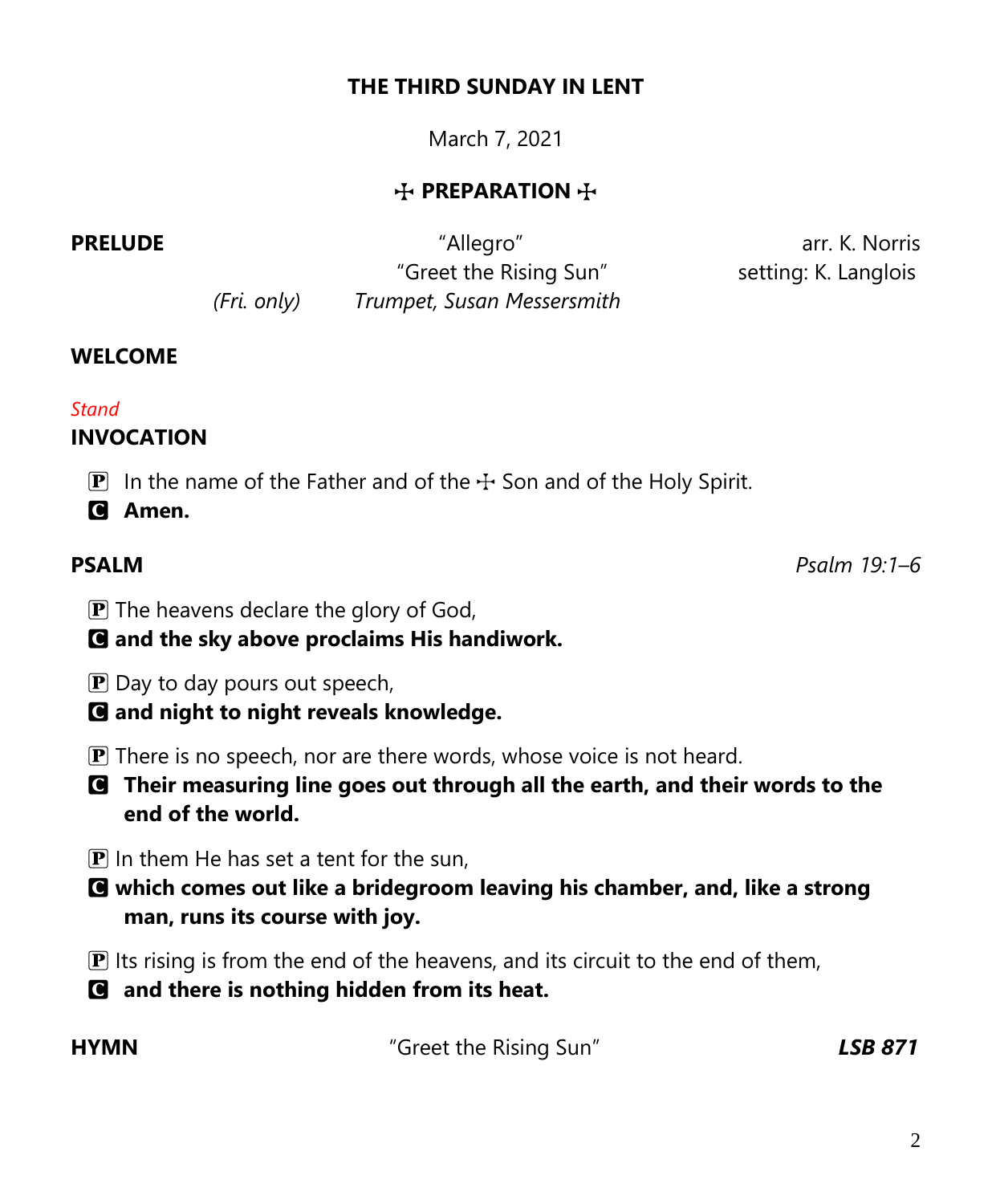

**PSALM** *Psalm 19:7–11*

- $\mathbf{P}$  The law of the LORD is perfect, reviving the soul;
- C **the testimony of the LORD is sure, making wise the simple;**
- $\mathbf{P}$  the precepts of the LORD are right, rejoicing the heart;
- C **the commandment of the LORD is pure, enlightening the eyes;**
- $\mathbf{P}$  the fear of the LORD is clean, enduring forever;
- C **the just decrees of the LORD are true, and righteous altogether.**
- $\mathbf{P}$  More to be desired are they than gold, even much fine gold;
- C **sweeter also than honey and drippings of the honeycomb.**
- $\mathbf{P}$  Moreover, by them is Your servant warned;
- C **in keeping them there is great reward.**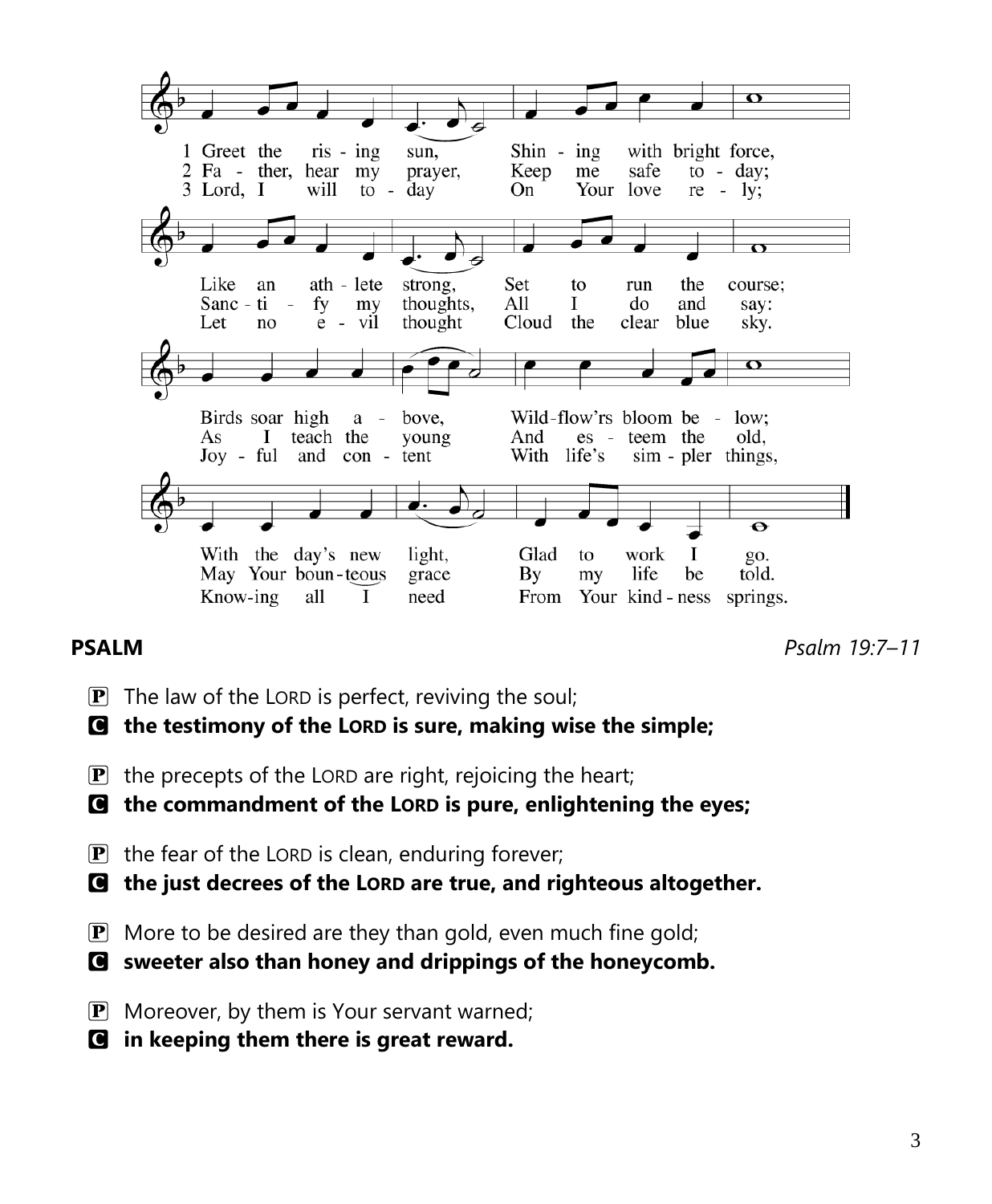#### **CONFESSION AND ABSOLUTION** *Psalm 19:12–14*

- $\mathbf{P}$  When we use the Ten Commandments and other parts of the moral code as a mirror, we see that we have fallen from the perfection of God's good creation and His perfect Law. Who can discern his errors?
- C **Declare me innocent from hidden faults.**
- $\mathbf{P}$  Keep back Your servant also from presumptuous sins;
- C **let them not have dominion over me!**
- $\mathbf{P}$  Our gracious Lord has promised full and free forgiveness to all who call out to our heavenly Father in His name. Let us therefore confess our sins to God, our heavenly Father.
- C **O God, we confess that we have sinned against You and one another in our thinking, speaking, and acting. Worse, in our fallen nature, we are sinful and unclean, and in the eyes of many we are weak, lowly people. But because You have graciously chosen us and worked faith in our hearts, we humbly ask for mercy for the sake of our Lord Jesus Christ. Forgive, renew, and lead us in paths of righteousness.**
- $\mathbf{P}$  The foolishness of God is wiser than men, and the weakness of God is stronger than men. We preach Christ crucified, and for us the word of the cross is the power of God. As a called and ordained servant of Christ, and by His authority, I therefore forgive you all your sins in the name of the Father and of the T Son and of the Holy Spirit.
- C **Amen. Thanks be to God.**
- $\mathbf{P}$  Then I shall be blameless, and innocent of great transgression.
- C **Let the words of my mouth and the meditation of my heart be acceptable in Your sight, O Lord, my rock and my redeemer.**

# **THE WORD THE SERVICE OF THE WORD**

**HYMN** "The Law of God Is Good and Wise"*LSB 579*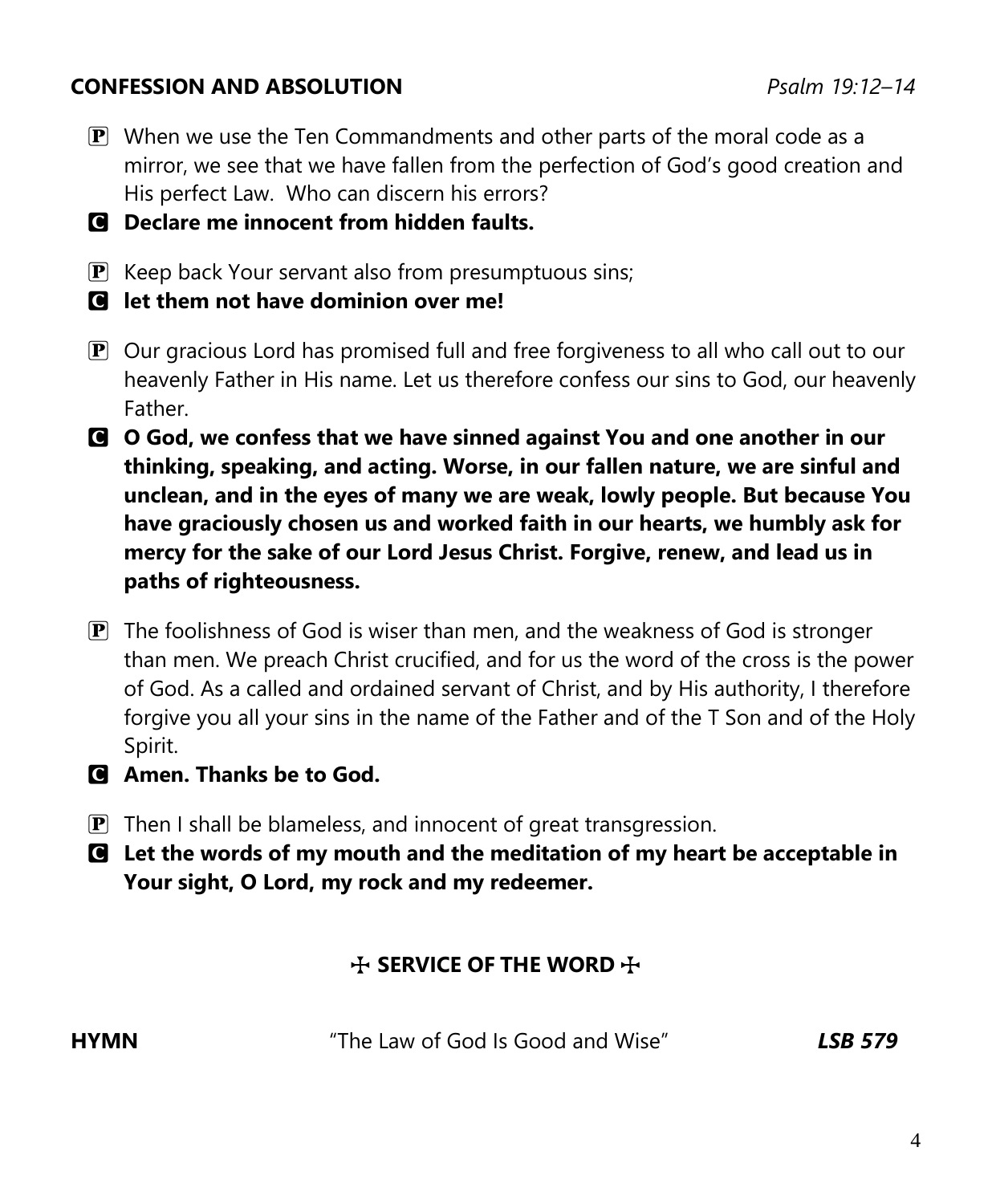

- 5 The Law is good; but since the fall Its holiness condemns us all; It dooms us for our sin to die And has no pow'r to justify.
- 6 To Jesus we for refuge flee, Who from the curse has set us free, And humbly worship at His throne, Saved by His grace through faith alone.

### **KYRIE**

- $\boxed{\mathbf{P}}$  In peace, let us pray to the Lord.
- C **Lord, have mercy.**
- $\mathbf{P}$  For the peace of God's whole creation, for the well-being of all whom He has chosen to preach Christ crucified, and for the unity of all, let us pray to the Lord.
- C **Lord, have mercy.**
- $\mathbf{P}$  For this holy house, and for all who offer here their thanks for the blessings that flow from the cross of Christ, let us pray to the Lord.
- C **Lord, have mercy.**
- P Help, save, comfort, and defend us, gracious Lord.
- C **Amen.**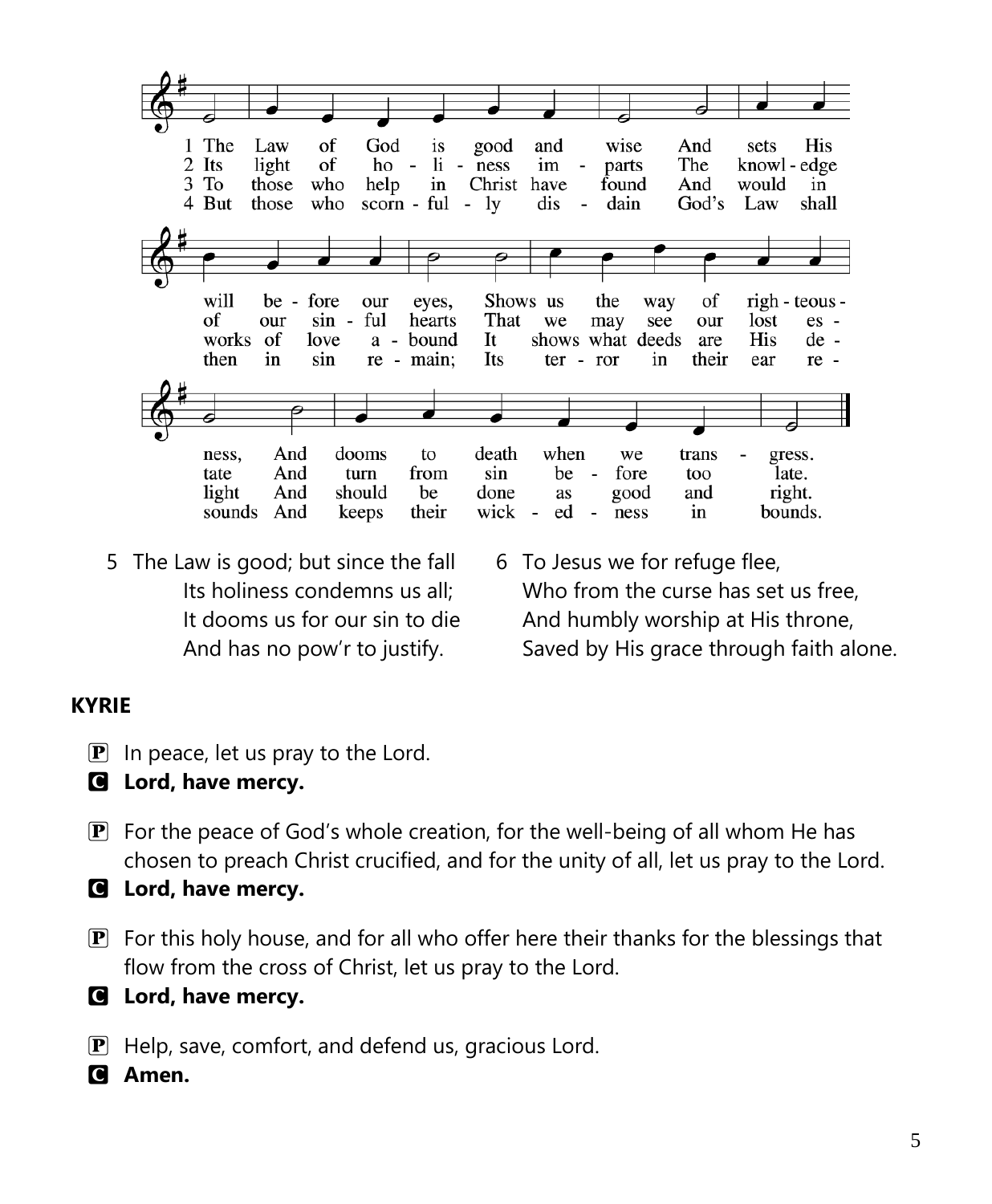# **SALUTATION**

- $\boxed{\mathbf{P}}$  The Lord be with you.
- C **And also with you.**

# **PRAYER OF THE DAY**

- $\mathbf{P}$  Let us pray. O God, whose glory it is always to have mercy,
- C **be gracious to all who have gone astray from Your ways and bring them again with penitent hearts and steadfast faith to embrace and hold fast the unchangeable truth of Your Word;**
- $\mathbf{P}$  through Jesus Christ, Your Son, our Lord, who lives and reigns with You and the Holy Spirit, one God, now and forever.

C **Amen.**

# *Sit*

#### **OLD TESTAMENT READING Exodus 20:1-17**

The Word is read…

 $\overline{A}$  This is the Word of the Lord.

# C **Thanks be to God.**

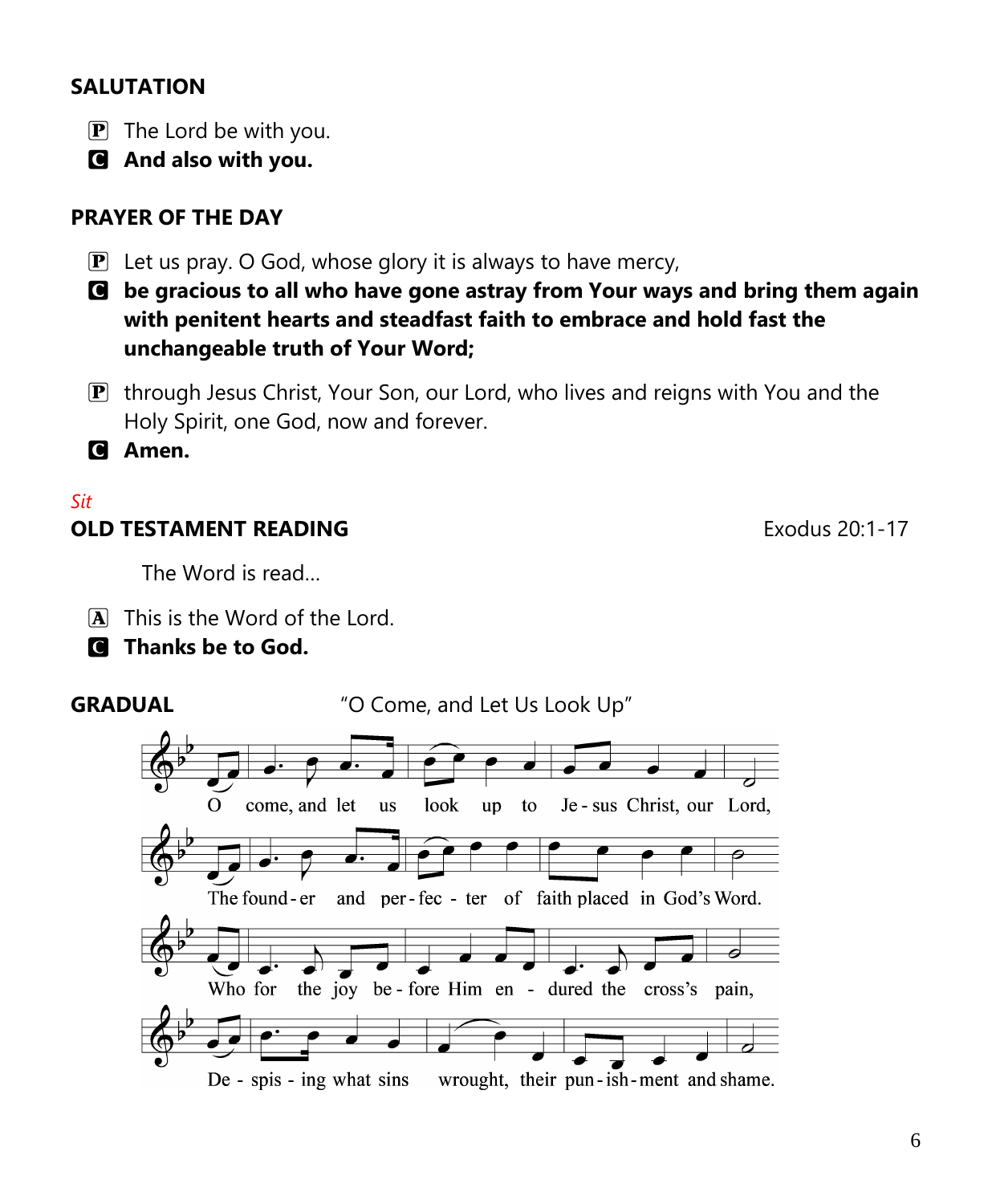**EPISTLE** *1 Corinthians 1:18-31*

The Word is read…

 $\overline{A}$  This is the Word of the Lord.

C **Thanks be to God.**

#### *Stand*

- **P** Destroy this temple,
- C **and in three days I will raise it up.**

#### **HOLY GOSPEL** *John 2:13-22*

- **P** The Holy Gospel according to St. John, the second chapter.
- G Glory to You, O Lord.

The Gospel is read…

- P This is the Gospel of the Lord.
- C **Praise to You, O Christ.**

*Sit*

**HYMN** "Built on the Rock"*LSB 645*

**VERSE** *Ephesians 6:11*

 $\overline{\bullet}$ For that which He ac - com-plished for all hu-man-i - ty, At God's right hand He reigns, now and to  $e$  - ter - ni - ty.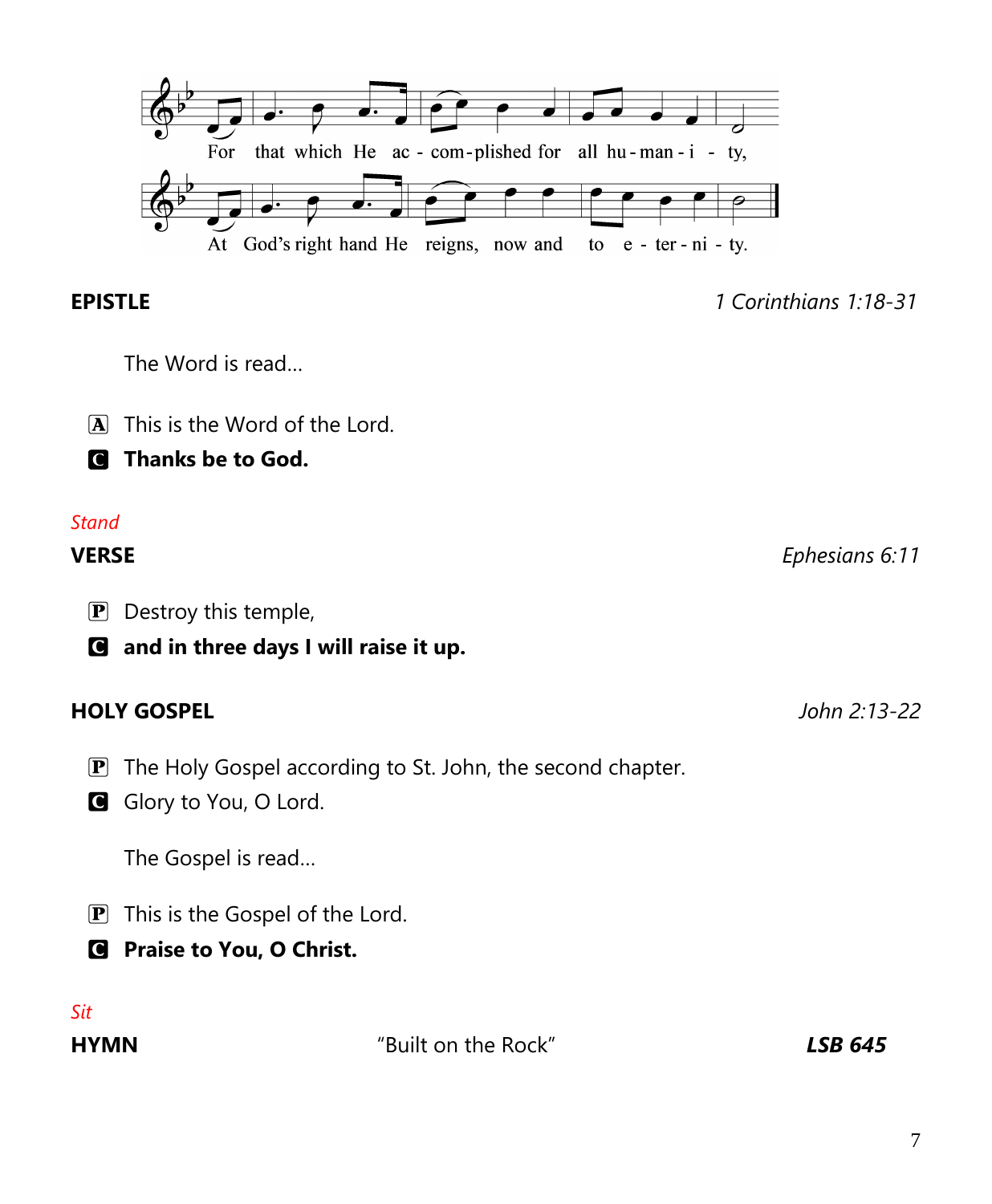1 Built on the Rock the Church shall  $E$ when stand ven  $2$  Sure -  $1y$ in tem ples made with hands God, the Most 3 We  $\sigma$ liv Built for His are God's house  $\overline{\phantom{a}}$ ing stones, 4 Here stands font be - fore eyes, Tell - ing how the our 5 Grant, then, O God, Your will be done, That, when the ples fall Crum - bled have spires stee are ing. in High, dwell a - bove earth His is not  $\sim$ ing; High hab  $- i$ through bap - tis own ta tion. He  $\sim$ mal  $\blacksquare$ God ceived The al - tar re - calls Christ's has  $re$  $\sim$ us. church bells ring Man - y sav are ing, in  $\sim$ ing 60 ⊅  $ev -$ 'ry land; **Bells** still are  $chim - ing$ and call All tem - ple stands, earth - ly tem - ples ex - cel grace us owns Heirs of His won -  $d$ rous sal - va sac - ri - fice And what His Sup - per here gives Where Christ His mes - sage faith may come is bring 6 बंग ing, Call ing the young and old to rest. Yet He dwells heav'n ling. who in a  $\sim$ bove tion. Were we but two His name to tell, Here sound Scrip tures that us. the  $\overline{\phantom{a}}$ pro - claim  $\cdot$ know My My ing: own; own know Me. But all the souls dis - tressed, a bove  $\overline{a}$  $Choose - es$ live with love. to us in deign Yet He would with dwell us to Christ yes  $\sim$ ter  $\sim$ day,  $\mathfrak{g}$  day, the same, You, not the world, My face shall see. ⇉ last  $Long - ing$ for rest ev er ing.  $Mak - ing$ our bod ies His tem ple. With all His His fa grace and vor. And ev - er more, our  $Re$ deem er.  $\overline{\phantom{a}}$ men." My peace **I** leave with you. A

#### **SERMON**

*Stand*

**CREED,** *on forwards screens*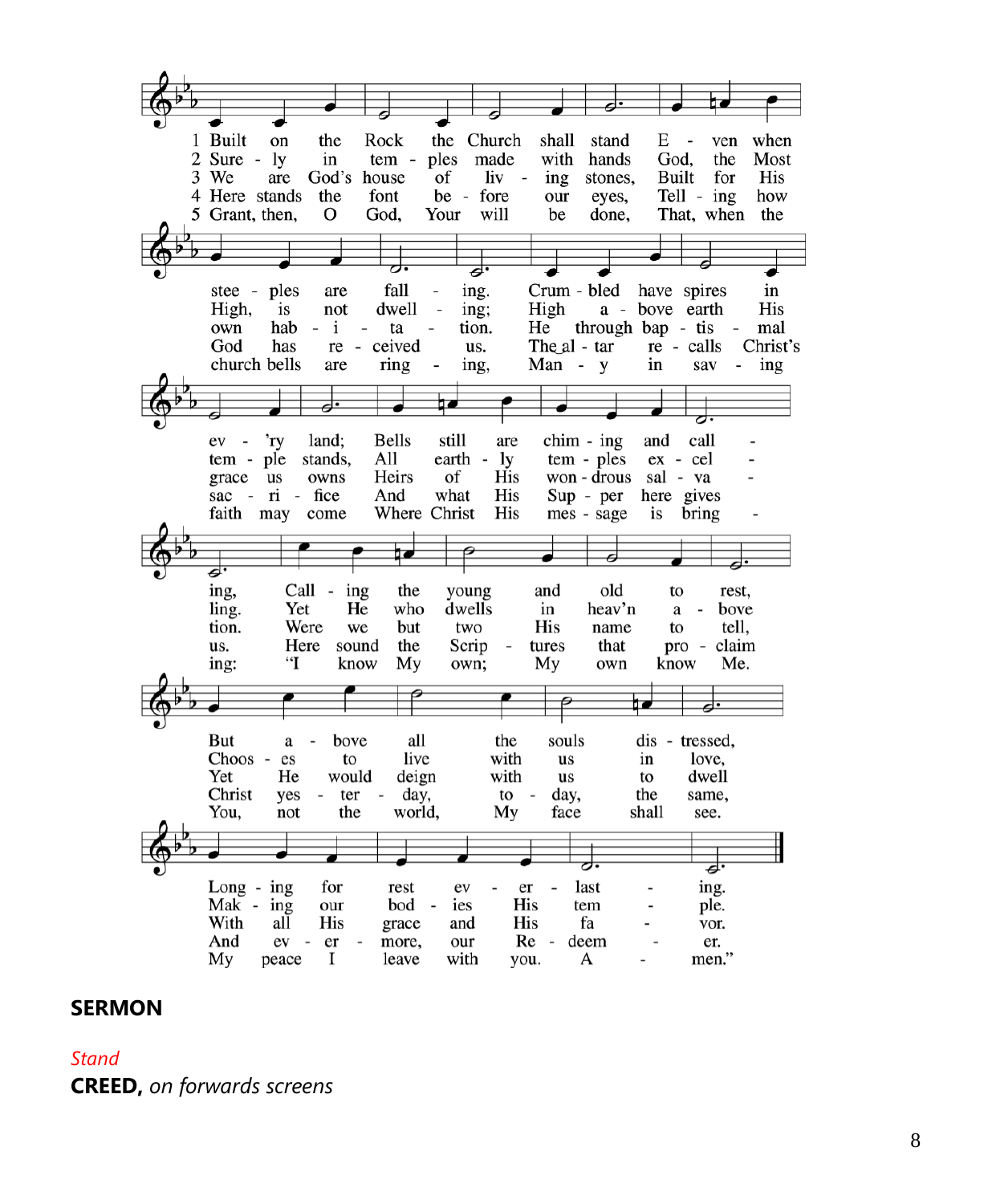# **PRAYER OF THE CHURCH**

 $\mathbf{P}$  Let us pray for the Church here and around the world and for people everywhere in their various circumstances. Lord over all, we give thanks that the heavens declare Your glory. And we pray Your blessings on all who seek ways to use the resources of Your good creation to feed the hungry, heal the sick, and shelter the homeless. Guide them toward bountiful harvests and life-saving technologies. Lord, in Your mercy,

# C **hear our prayer.**

A O Lord, who brought Your people Israel out of slavery in Egypt, hear the prayer of those who long for freedom from oppressive regimes, false imprisonment, poverty, and social discrimination. Awaken a desire for peace, justice, and human dignity in the citizens and leaders of the nations. Give them compassionate eyes so that they may seek to help one another, relieving hunger and despair with loving and sharing actions. Guide and protect armed forces deployed and those who work for peace and security in our local communities. Open our eyes to the vocation we have as people of faith each day. Lord, in Your mercy,

#### C **hear our prayer.**

- $\mathbf{P}$  We ask Your gracious answers to the prayers of those near and dear to us, *[including . . .]*. Visit, relieve, console, and uplift them according to Your plans, using us where possible as part of the answer to their petitions. Lord, in Your mercy,
- C **hear our prayer.**
- A Wise and loving heavenly Father, who chose those whom the world considered foolish, weak, lowly, and despised to be joined in the Body of Christ, give us Your strength and wisdom. Open doors of opportunity for the Church to preach Christ crucified and risen no matter the form of opposition they encounter, so that many will come to faith. Strengthen clergy and lay leaders to focus not on institutions or statistics but on the righteousness, sanctification, and redemption our Savior won in His gracious sacrifice for us in grace and love. Lord, in Your mercy,

#### C **hear our prayer.**

**P** These and any other things You would have us ask of You, heavenly Father, grant to us for the sake of the bitter sufferings and death of Your Son, Jesus Christ, our Lord.

#### C **Amen.**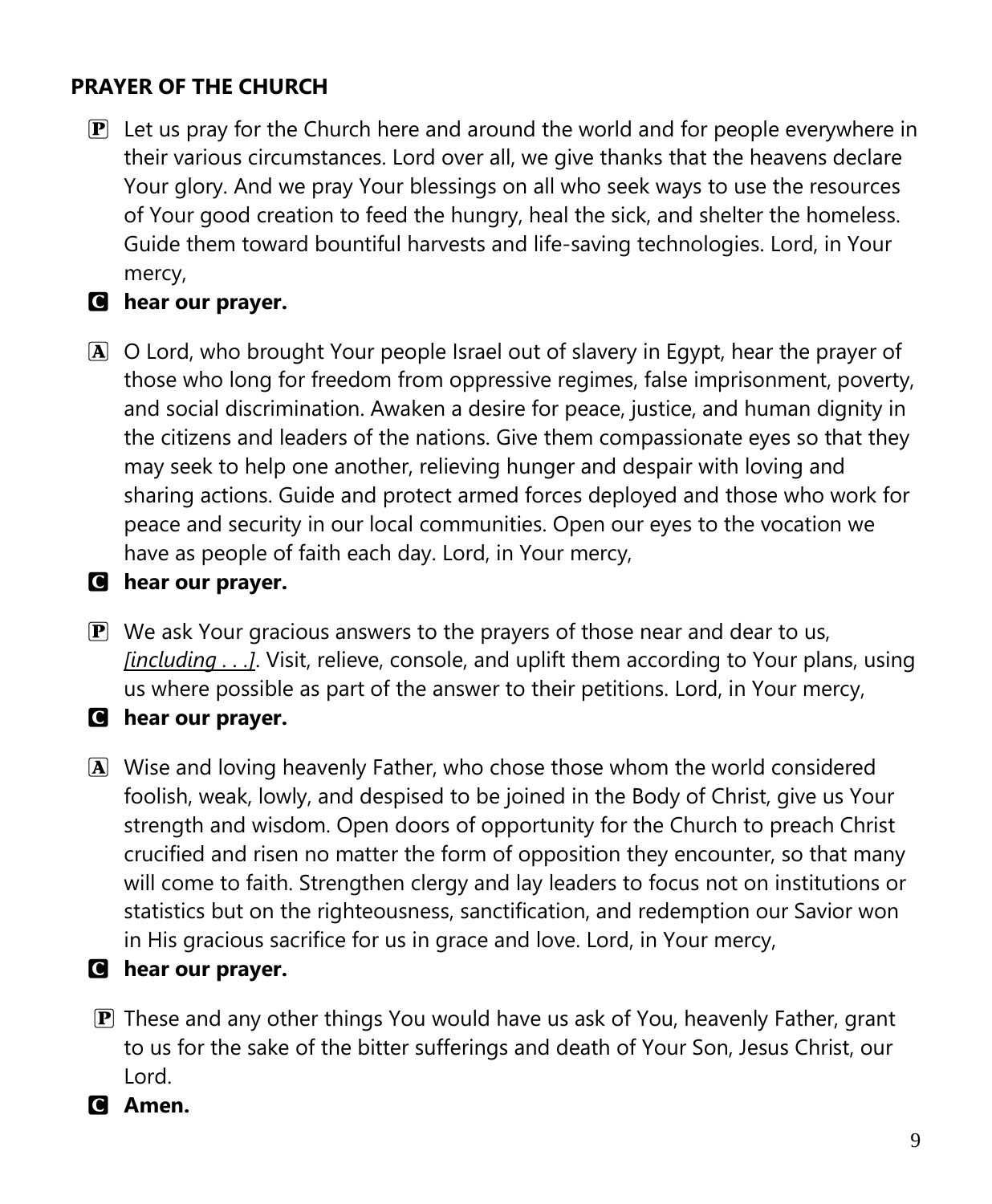

# **THE SACRAMENT** THE SACRAMENT

#### **PREFACE**

- $\mathbf{P}$  The Lord be with you.
- C **And also with you.**
- $\overline{P}$  Lift up your hearts.
- C **We lift them to the Lord.**
- P Let us give thanks to the Lord our God.
- C **It is right to give Him thanks and praise.**

### **PROPER PREFACE**

 $\mathbf{P}$  It is truly good, right, and salutary that we should at all times and in all places give thanks to You, holy Lord, almighty Father, everlasting God, through Jesus Christ, our Lord, who overcame the assaults of the devil and gave His life as a ransom for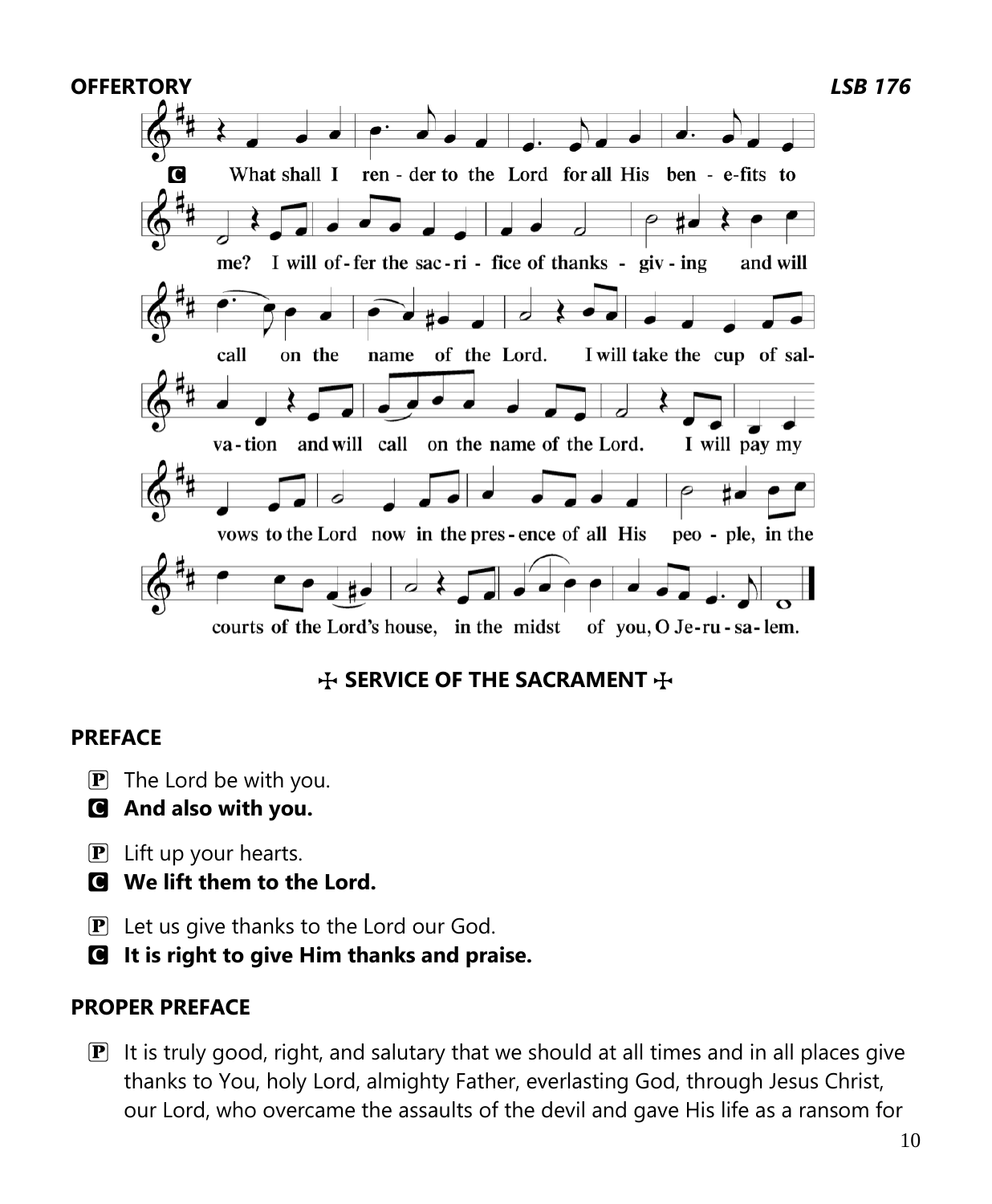many that with cleansed hearts we might be prepared joyfully to celebrate the paschal feast in sincerity and truth. Therefore with angels and archangels and with all the company of heaven we laud and magnify Your glorious name, evermore praising You and saying:



### **PRAYER OF THANKSGIVING**

P Blessed are You, O Lord, our God, King of all creation, for You have had mercy on us and given Your only-begotten Son that whoever believes in Him should not perish but have eternal life.

We give You thanks for the redemption You have prepared for us through Jesus Christ. Grant us Your Holy Spirit that we may faithfully eat and drink of the fruits of His cross and receive the blessings of forgiveness, life, and salvation that come to us in His body and blood.

C **Amen.**

#### **WORDS OF OUR LORD**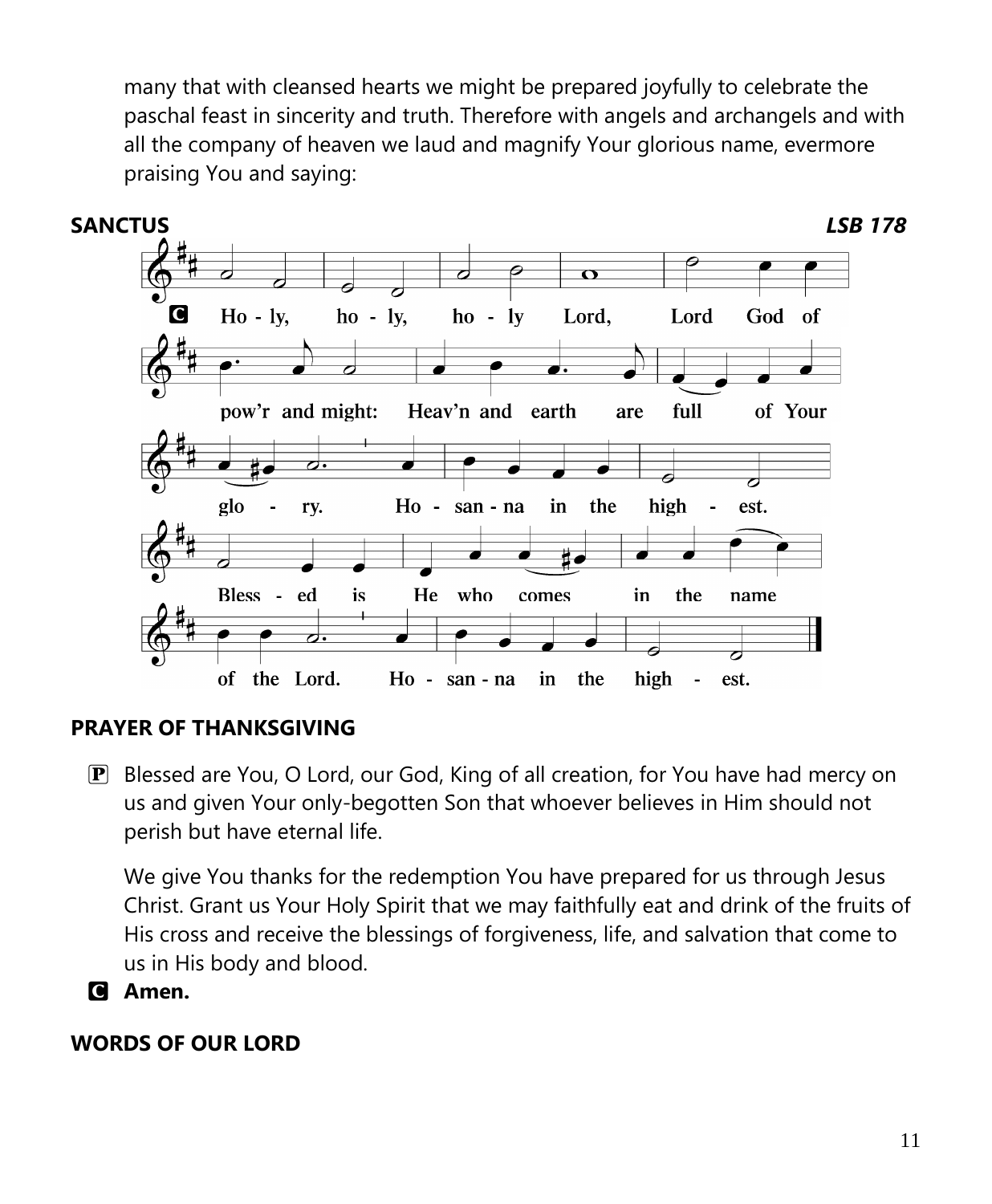$\mathbf{P}$  Our Lord Jesus Christ, on the night when He was betrayed, took bread, and when He had given thanks, He broke it and gave it to the disciples and said: "Take, eat; this is My  $\pm$  body, which is given for you. This do in remembrance of Me."

In the same way also He took the cup after supper, and when He had given thanks, He gave it to them, saying: "Drink of it, all of you; this cup is the new testament in My  $\pm$  blood, which is shed for you for the forgiveness of sins. This do, as often as you drink it, in remembrance of Me."

# **PROCLAMATION OF CHRIST**

- $\mathbf{P}$  As often as we eat this bread and drink this cup, we proclaim the Lord's death until He comes.
- C **Amen. Come, Lord Jesus.**
- $\mathbf P$  O Lord Jesus Christ, only Son of the Father, in giving us Your body and blood to eat and to drink, You lead us to remember and confess Your holy cross and passion, Your blessed death, Your rest in the tomb, Your resurrection from the dead, Your ascension into heaven, and Your coming for the final judgment. So remember us in Your kingdom and teach us to pray:

### **LORD'S PRAYER**, *on the forward screens*

### **PAX DOMINI**

- $\mathbf{P}$  The peace of the Lord be with you always.
- C **Amen.**

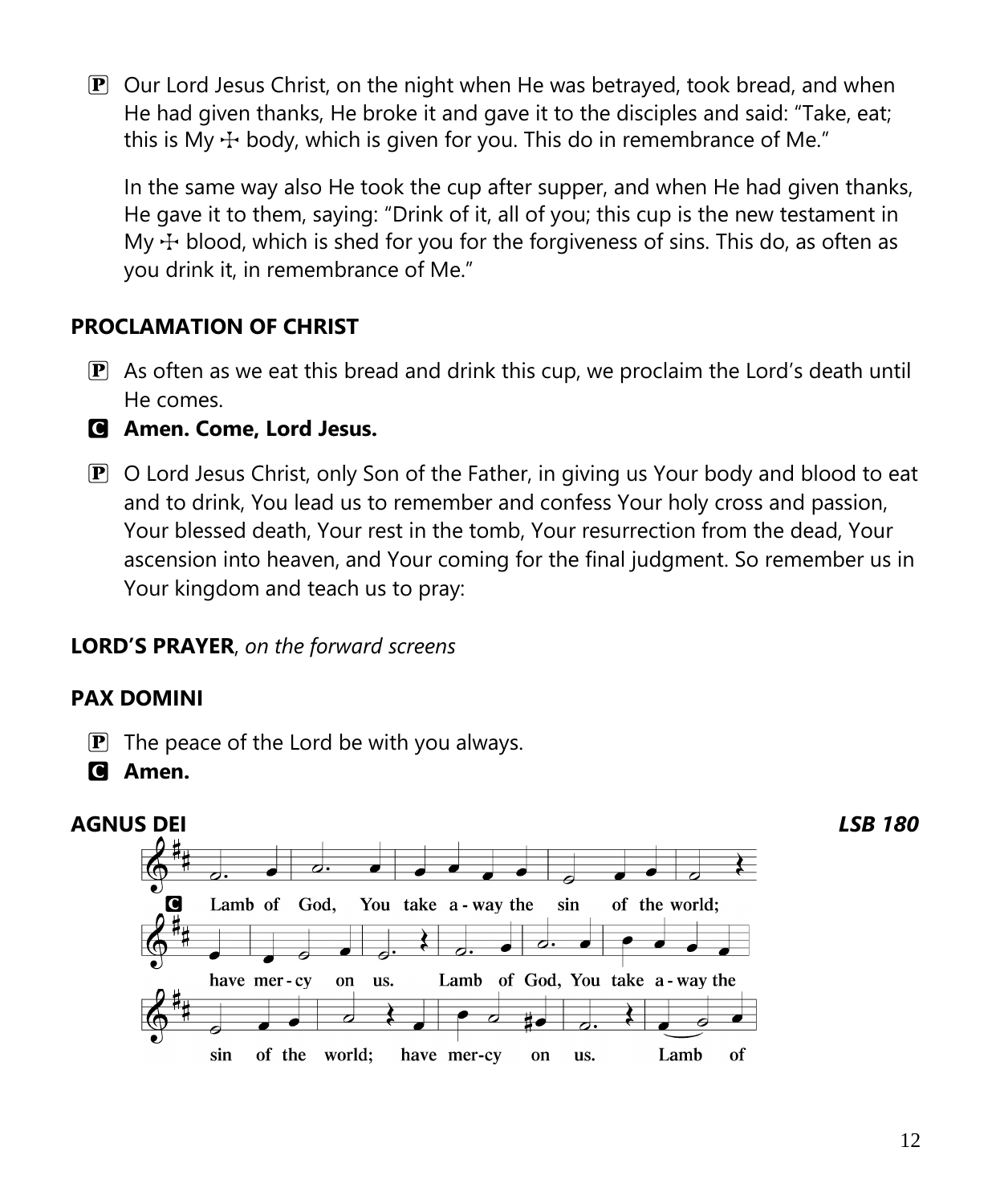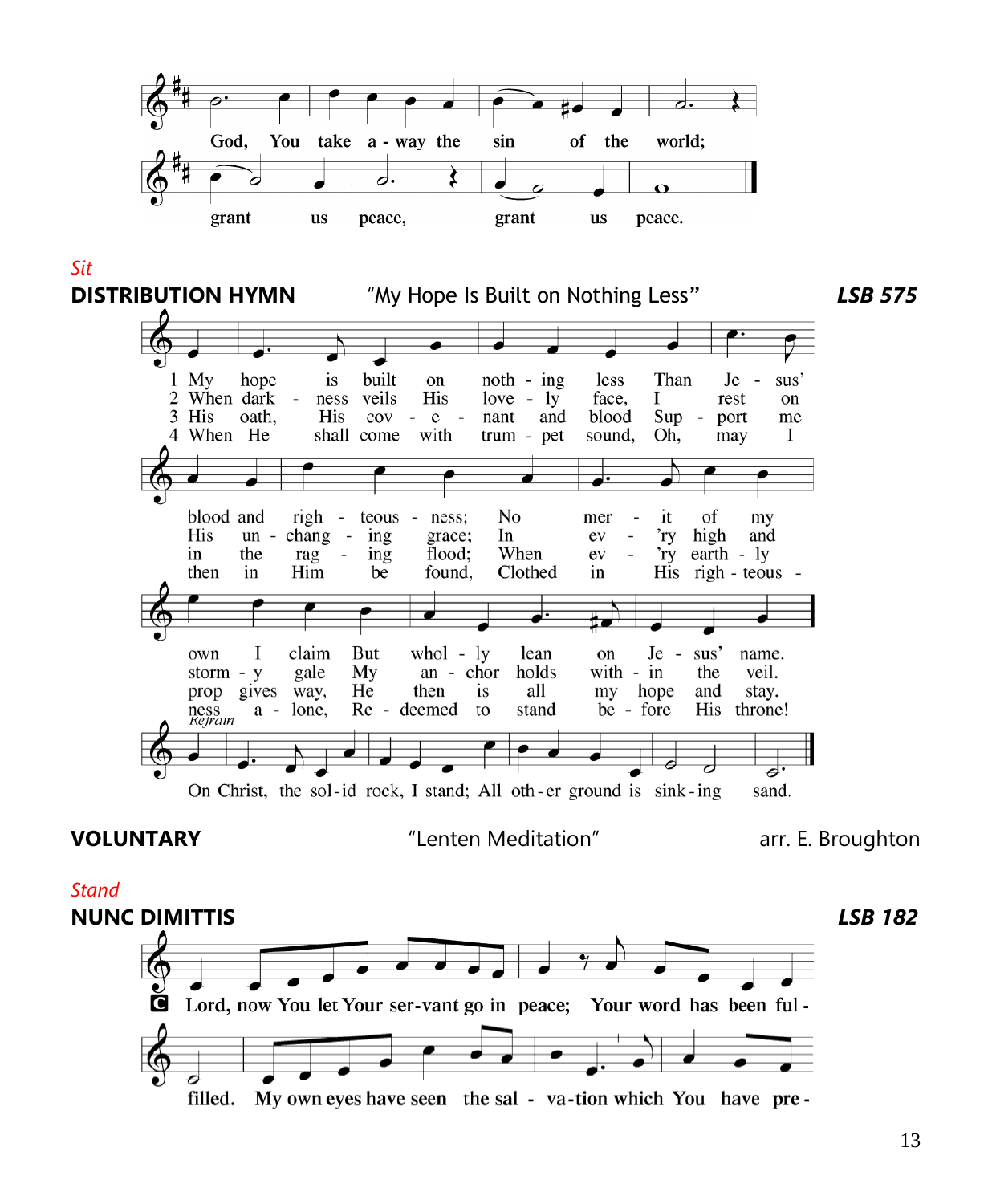

# **POST-COMMUNION THANKSGIVING**

- $\mathbf{P}$  Let us pray. O God the Father, the fountain and source of all goodness, who in loving-kindness sent Your only-begotten Son into the flesh, we thank You that for His sake You have given us pardon and peace in this Sacrament,
- C **and we ask You not to forsake Your children but always to rule our hearts and minds by Your Holy Spirit that we may be enabled constantly to serve You;**
- P through Jesus Christ, Your Son, our Lord, who lives and reigns with You and the Holy Spirit, one God, now and forever.

C **Amen.**

### **BENEDICTION**

- $\mathbf{P}$  The Lord bless you and keep you. The Lord make His face shine on you and be gracious to you. The Lord look upon you with favor and  $\pm$  give you peace.
- C **Amen.**